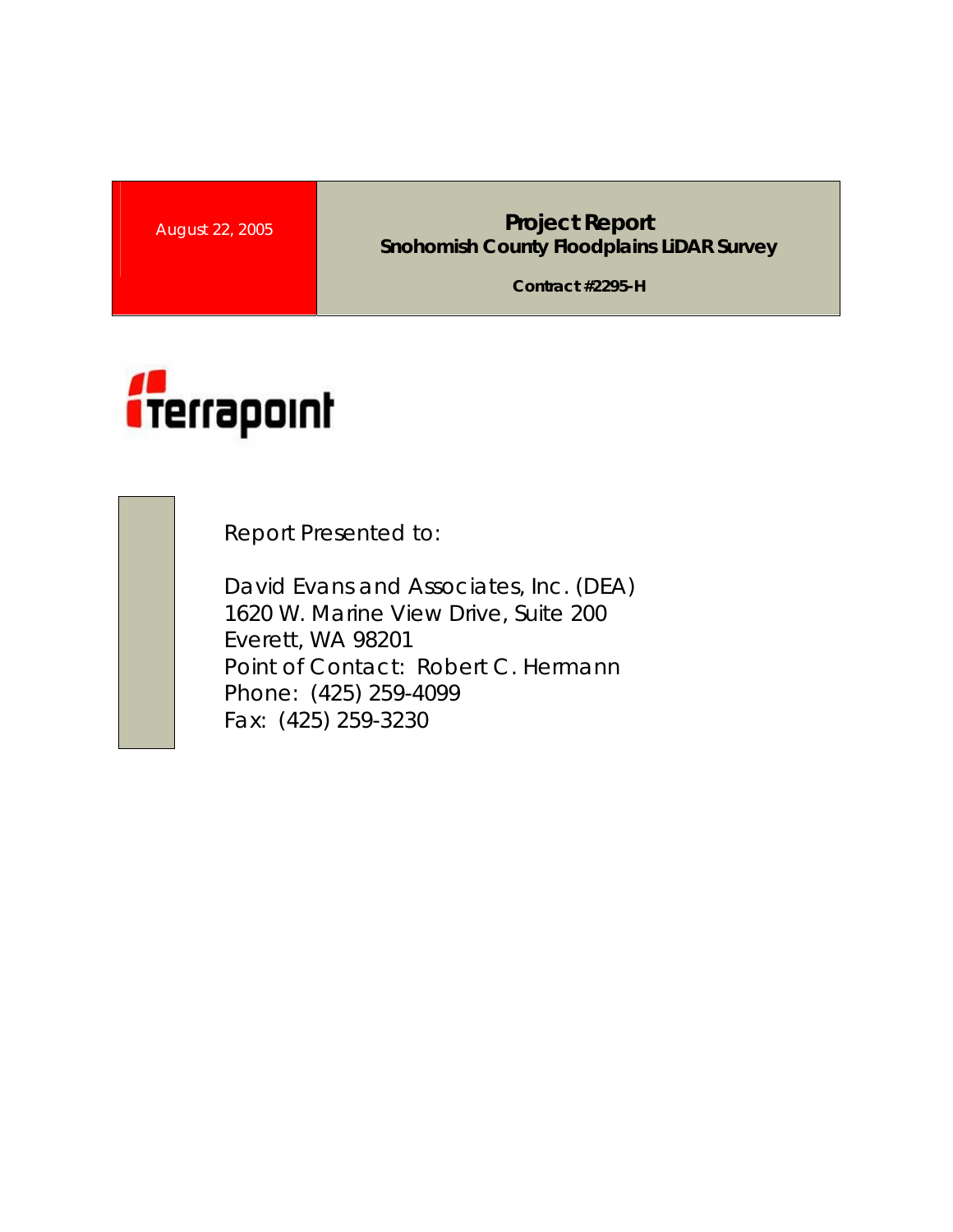## 1.Project Overview

#### **Field Crew:**

The Terrapoint field crew consisted of Todd Mitchell and Shiva Shenoy, field project managers and Barry Kaser, LIDAR operator. The Aries Aviation aircraft crew consisted of Andre Bourque and Rory Clayton, pilots and Bob Passon, flight engineer.

#### **Post Processing Crew:**

Todd Mitchell completed the processing of GPS data. Craig Glennie carried out data validation and calibration. Vegetation removal and final product generation were completed the Houston processing team: Peggy Cobb, Brian Herring and Joe Sackett.

#### **Size of Project:**

The project site covered approximately 118 square miles, as identified in the following image:



David Evans & Associates 2 Date: August 22, 2005 Revision 1.0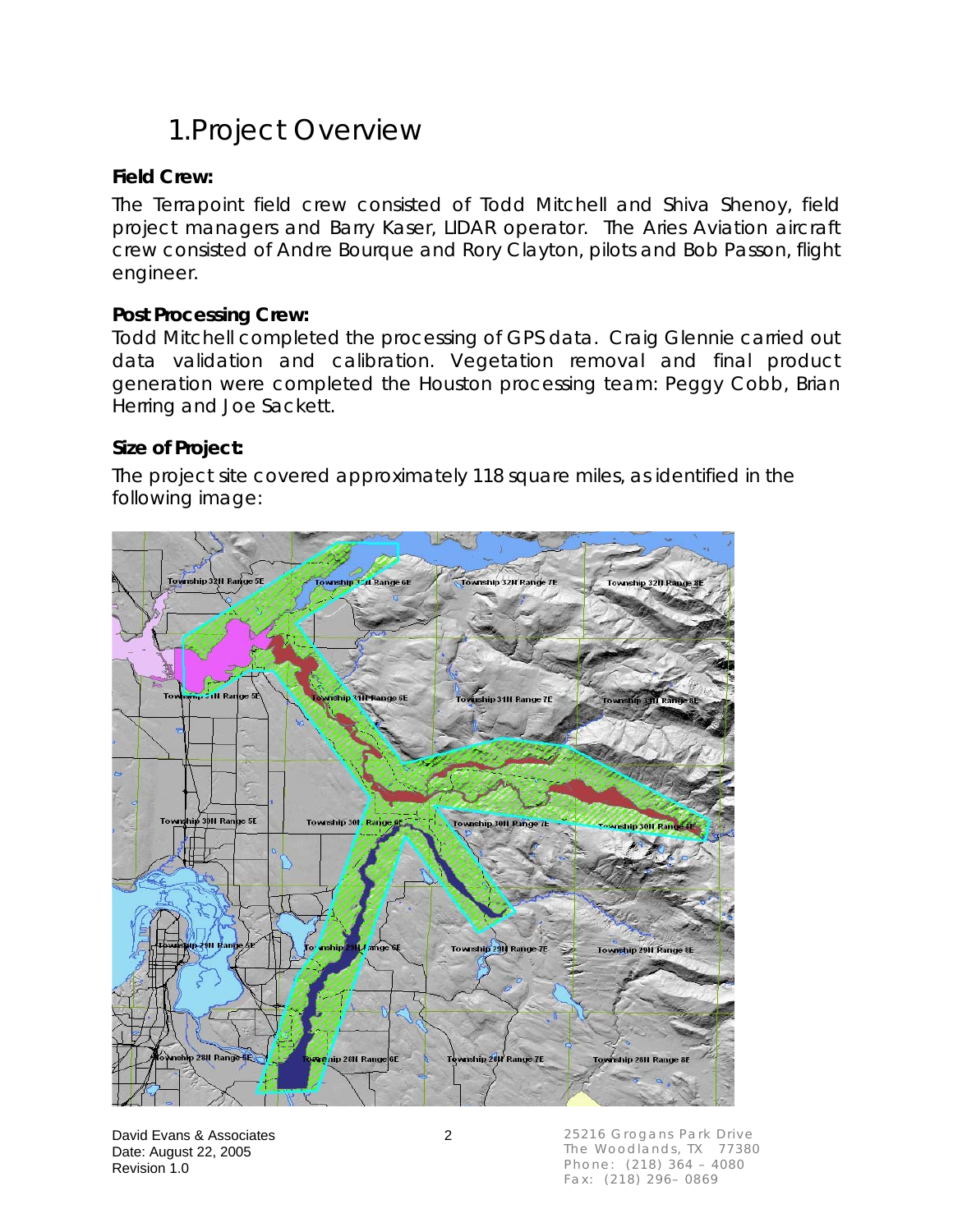#### **Location:**

The project area is located in Snohomish County Washington .

### **Project Type:**

The purpose of this project is to provide a high quality DEM of the site for flood plain mapping.

### **Approximate Duration of Project:**

The field data collection took place from Feb. 23rd to Feb. 26th, 2005. The control network and check point surveys were performed on Feb. 28th, 2005.

Calibration, vegetation removal and product generation took place from April 15<sup>th</sup> to July 15<sup>th</sup>, 2005.

### **Number of Flights:**

Four flights were required to cover the project area with 72 flight lines.

### **Coordinate System(s) Used:**

All horizontal coordinate data was collected and referenced to NAD83 (HPGN) and NAVD88 and delivered in US State Plane Zone Washington North (4601). GEOID03 for CONUS was applied to the vertical component of all deliverables.

#### **Survey Measurement Units Used/Delivered:**

All surveys were conducted and products delivered in US survey feet.

#### **Processing Software Used:**

The following software was used to reduce the GPS kinematic data, compute the 3-D laser points, classify and edit laser points, produce shaded relief images and transform the ellipsoidal heights to Orthometric:

- ArcView
- Flykin
- Microstation
- TerraScan
- TerraModeler
- TerraModel
- Terrapoint Proprietary LiDAR processing software

### **Capsule Review of Ground Control Survey(s) and Adjustment(s)**

Terrapoint's field crew acquired and adjusted the ground control survey information. Terrapoint collected all of their LiDAR data referenced to NGS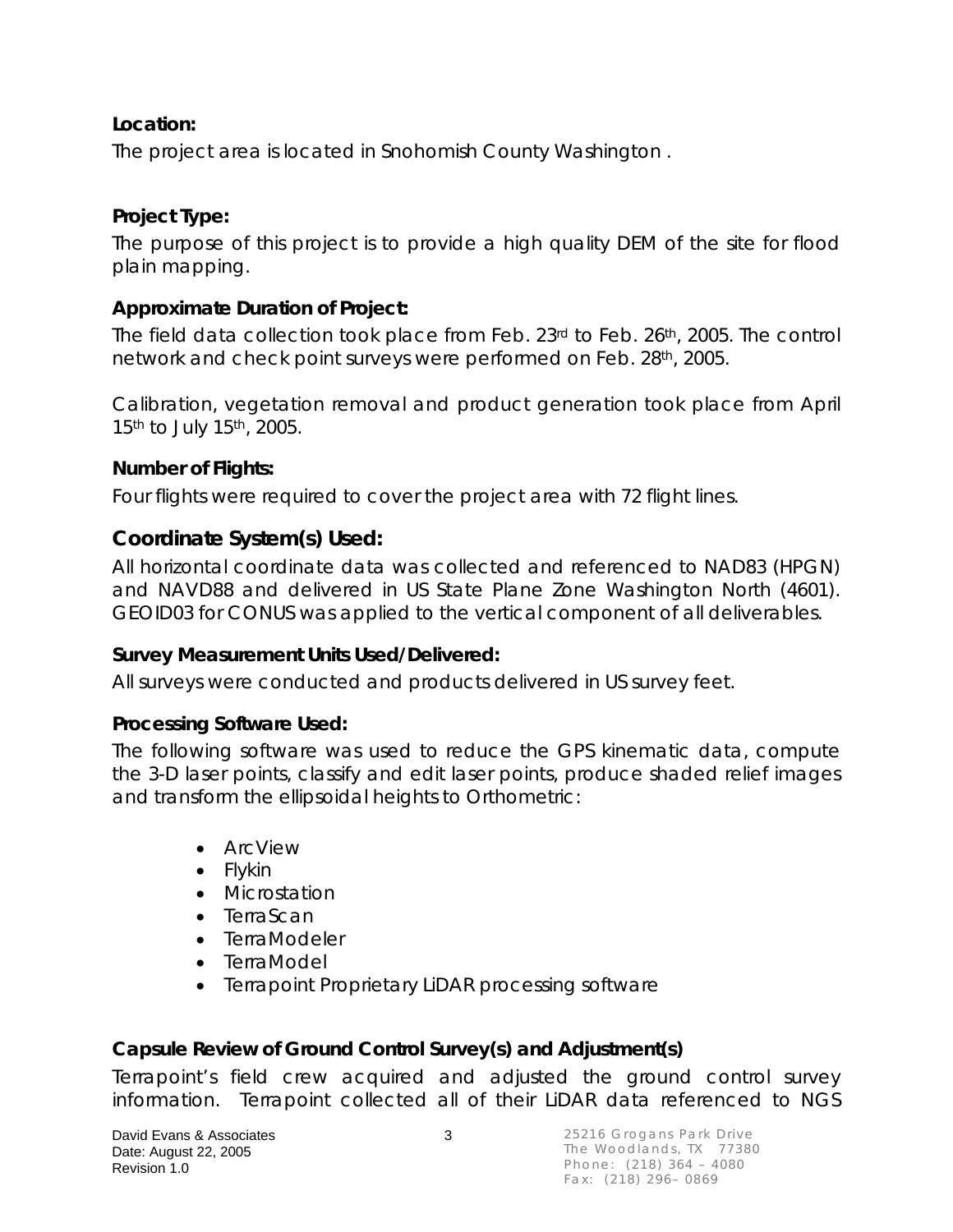monuments, including PIDs AE1858, TR2547, TR2548 and TR0175 and temporary Terrapoint monument ARL1. Kinematic GPS check points were acquired as discrete x, y, z points were collected as part of the ground truthing activities. A summary of all control coordinates is given in Table 1.

| <b>Table 1: Control and Base Coordinate</b> |          |    |          |           |    |          |                                    |  |
|---------------------------------------------|----------|----|----------|-----------|----|----------|------------------------------------|--|
| <b>NAME</b>                                 | Latitude |    |          | Longitude |    |          | Ellipsoidal<br>Elevations (meters) |  |
| AE1858                                      | 48       | 16 | 23.39780 | $-121$    | 39 | 34.13741 | 142.6619                           |  |
| ARL1                                        | 48       | 09 | 27.37695 | $-122$    | 09 | 50.17267 | 16.6241                            |  |
| TR2547                                      | 48       | 09 | 42.67994 | $-122$    | 10 | 12.44883 | 17.4394                            |  |
| TR2548                                      | 48       | 10 | 13.17978 | $-122$    | 09 | 15.95547 | 20.354                             |  |
| TR0175                                      | 48       | 08 | 01.52294 | $-122$    | 09 | 18.59275 | 10.343                             |  |

# 2. Health and Safety

Following Terrapoint's safety procedures, the field crew conducted a safety meeting upon arrival at the project site.

# 3. Equipment Used

### **Aircraft Type:**

Two Navajo twin-engine aircraft (C-GQVP and C-FZVM) were used for this project. The aircraft was based out of Arlington Municipal Airport. The Navajo were typically flying at an altitude of 3500 feet AGL (above ground level) for the duration of the survey.

#### **Sensors Used:**

The Airborne LiDAR survey was conducted using Terrapoint's 40 kHz ALTMS (Airborne Laser Terrain Mapping System), flying at an optimum height of 3500 ft AGL at 140 knots. The system consists of a 36-degree full angle laser, a Trimble 4700 GPS receiver and a Honeywell H764 IMU unit. The nominal flight line spacing was 1070 feet, providing overlap of 50% between flight lines.

#### **GPS Type(s):**

Four Sokkia GSR2600 dual frequency GPS receivers were used to support the airborne operations on this project.

## 4. Accuracy

The following list itemizes the accuracy attainable over the project area, as a function of terrain type and vegetation cover. Note that the accuracy quoted is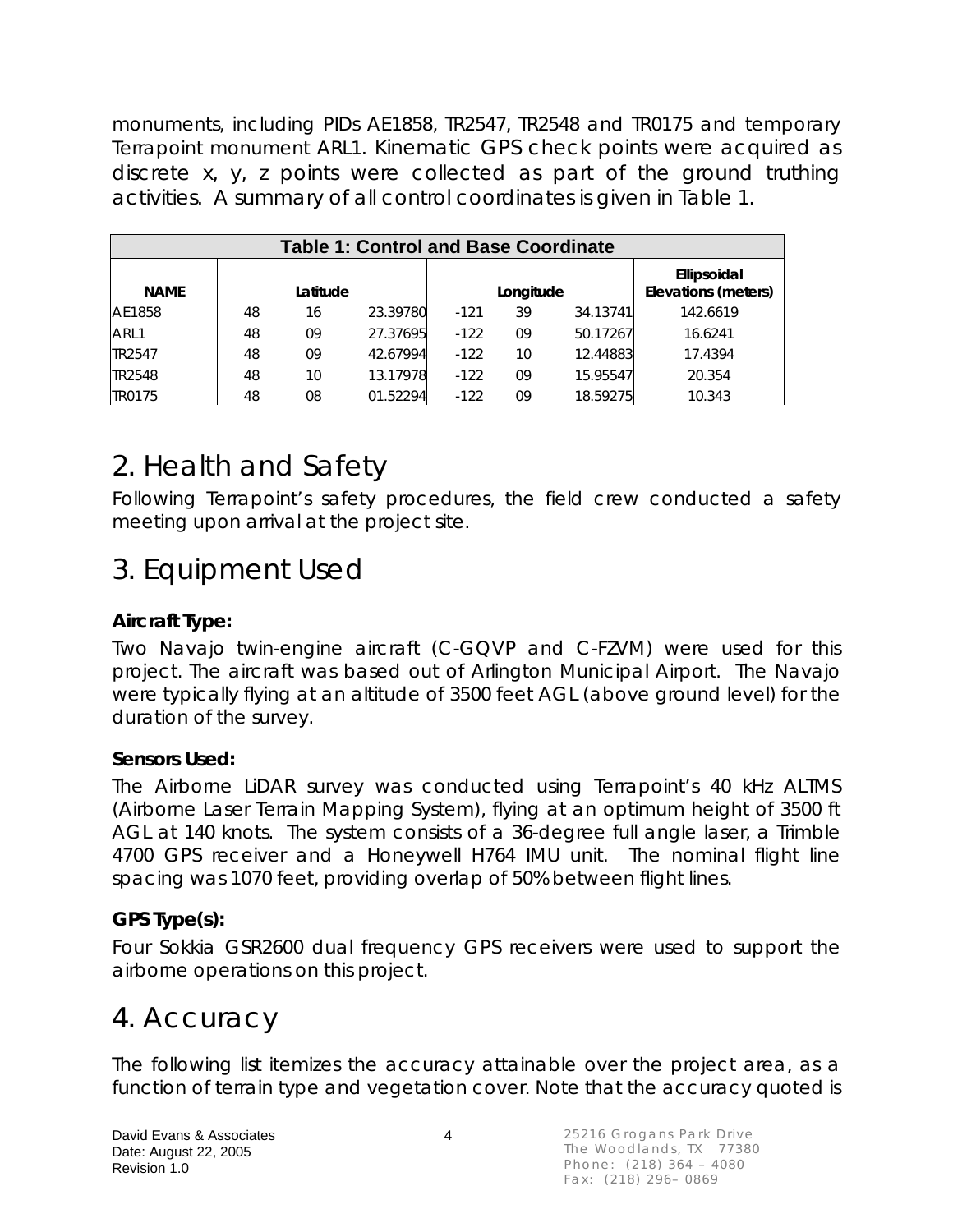the accuracy of the attainable DEM, once it is processed and edited to this stage. All data accuracies quoted relate to post processed GPS/IMU/LiDAR solutions.

Accuracy is as follows, quoted at the 95% confidence level (2 sigma),

- 1. Absolute Vertical Accuracy: +/- 15-20 centimeters on Hard Surfaces (roads and buildings) +/- 15-25 centimeters on Soft/Vegetated Surfaces (flat to rolling terrain) +/- 25-40 centimeters on Soft/Vegetated Surfaces (hilly terrain)
- 2. Absolute Horizontal Accuracy: +/- 20 – 60 centimeters on all but extremely hilly terrain.
- 3. Contour Accuracy: 2 ft Contour National Map Accuracy Standard (NMAS)

To verify that the accuracy criteria were being achieved, kinematic checkpoints were compared with a triangulated surface generated from the bald earth LiDAR points.

A comparison of LIDAR data with 858 kinematic checkpoints collected along five roadways within the project site yielded the results given in Table 2 (values in meters).

| <b>Table 2: Kinematic Point Comparison</b> |          |  |  |  |  |
|--------------------------------------------|----------|--|--|--|--|
| Average dz                                 | $-0.022$ |  |  |  |  |
| Minimum dz                                 | $-0.200$ |  |  |  |  |
| Maximum dz                                 | 0.157    |  |  |  |  |
| Average magnitude                          | 0.051    |  |  |  |  |
| Root mean square                           | 0.064    |  |  |  |  |
| Std deviation                              | 0.060    |  |  |  |  |

## 5. Quality Control

Quality control of the data was ongoing throughout the process. Following data acquisition, preliminary GPS processing was conducted in the field to ensure completeness and integrity.

The GPS and inertial data were processed in tandem to achieve the best positional result. Once the position and attitude of the aircraft were known at each epoch (1-second intervals), then these data were integrated with the laser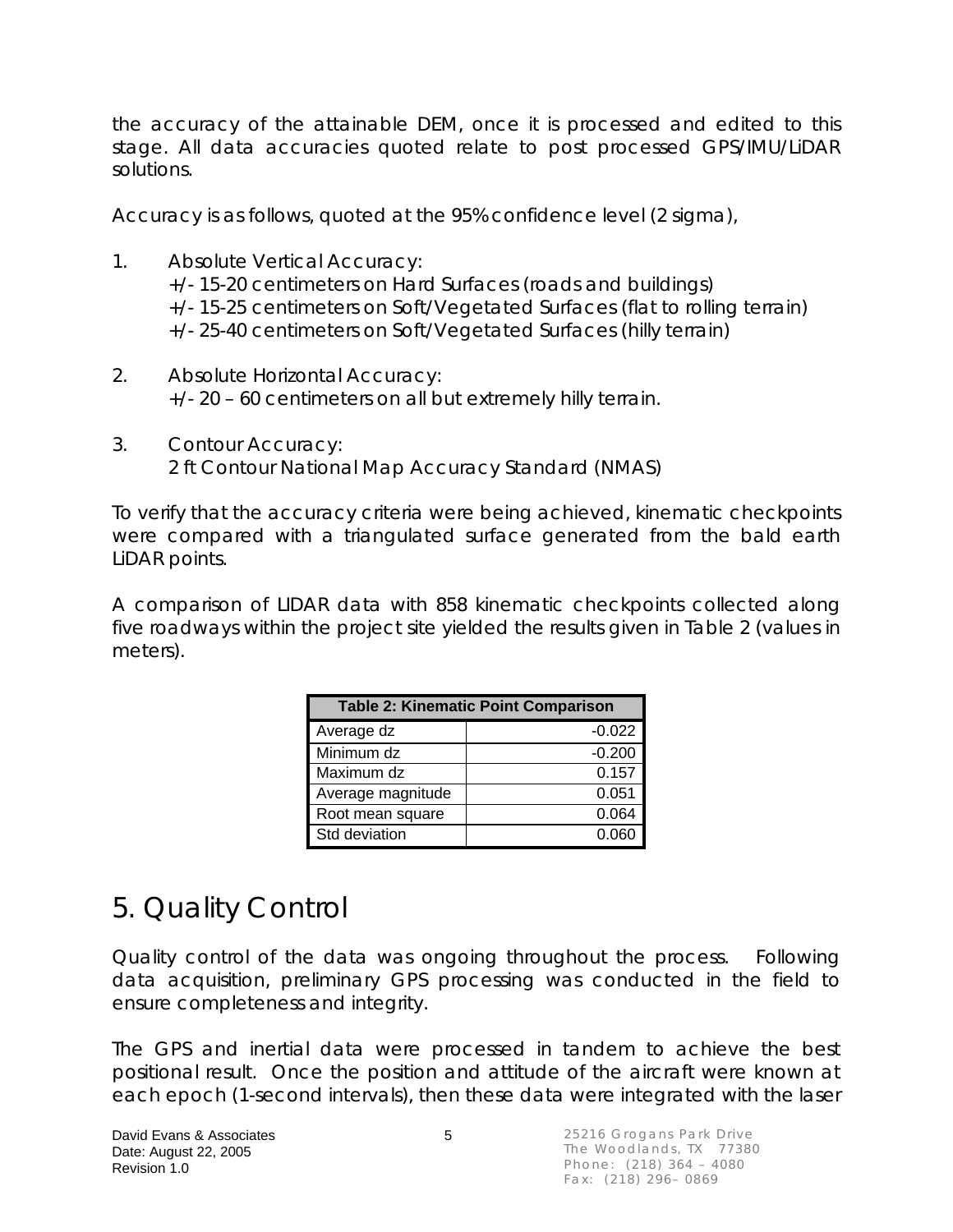ranges to provide a position for each data point on the ground. The data were then processed using the proprietary laser processing software suite to produce coordinates.

Each flight involved setting up two base stations to collect data. Utilizing two base stations ensures GPS data collection in the event that the main base station fails. For all flights the GPS data were of high quality. This minimized the absolute error for the aircraft position.

The primary quality control tool for the laser ranges is the percentage of returns that are received back at the laser after it has emitted a signal. The acceptable range for returns, typically between 90% and 95% was met for this project. Lower percentages are normal over water and other poor reflectivity surfaces.

Terrapoint also utilizes a proprietary software package that performs a fully automated analysis of the quality of the LIDAR data using overlapping flight lines. Our flight lines overlap 30 to 50% on either side and thus 60 to 100% of points can be checked for overlap consistency. The overlap analysis attempts to minimize the differences in overlap areas by fine-tuning the calibration parameters of the LIDAR system.

## 6. Point Generation

The points are generated as Terrascan binary Format using Terrapoint's proprietary Laser Postprocessor Software. This software combines the Raw Laser file and GPS/IMU information to generate a point cloud for each individual flight.

All the point cloud files encompassing the project area were then divided into quarter quad tiles. The referencing system of these tiles is based upon the project boundary minimum and maximums. This process is carried out in Terrascan.

The bald earth is subsequently extracted from the raw LiDAR points using Terrascan in a Microstation environment. The automated vegetation removal process takes place by building an iterative surface model. This surface model is generated using three main parameters: Building size, Iteration angle and Iteration distance.

The initial model is based upon low points selected by a roaming window and are assumed to be ground points. The size of this roaming window is determined by the building size parameter. These low points are triangulated and the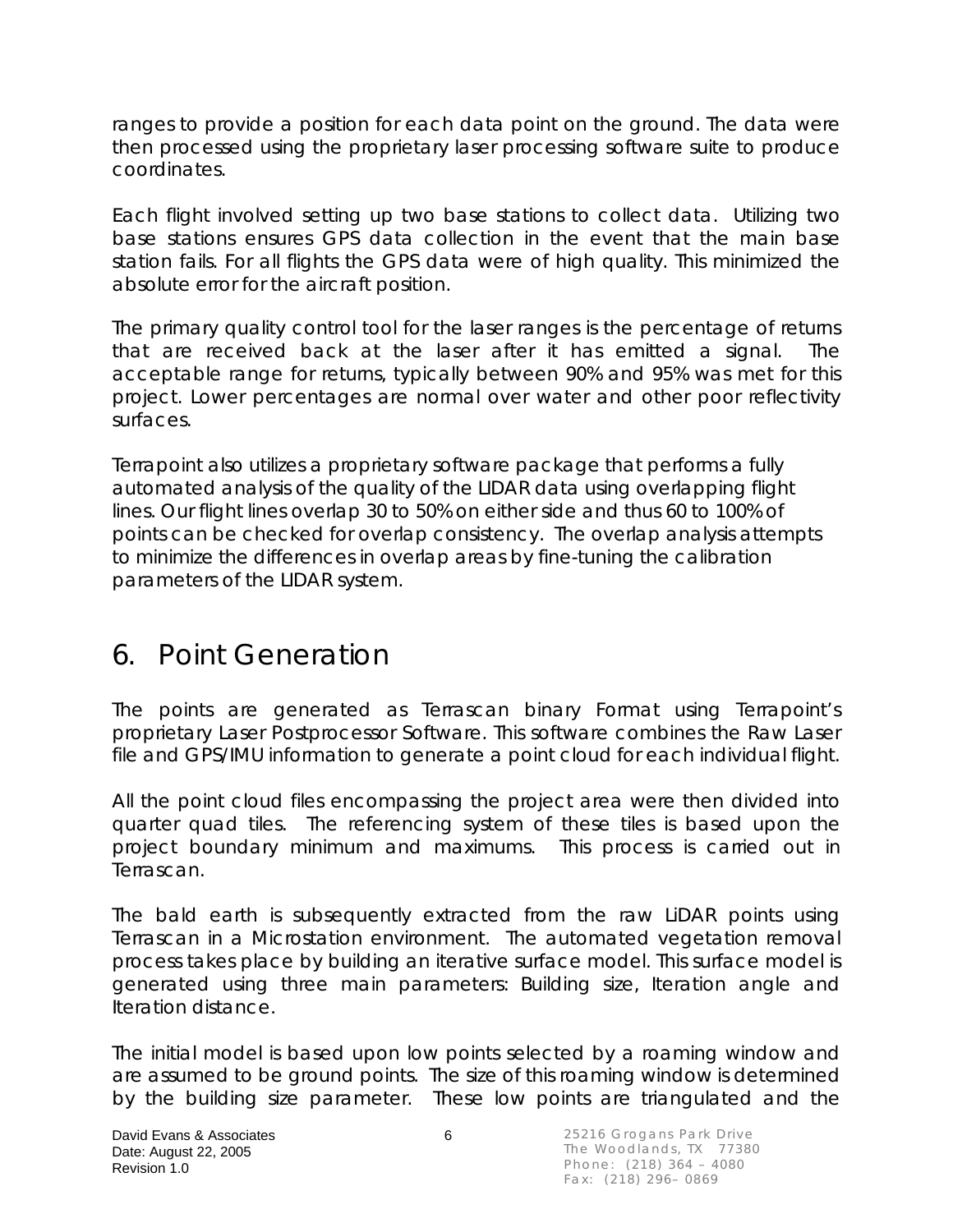remaining points are evaluated and subsequently added to the model if they meet the Iteration angle and distance constraints (fig. 1). This process is repeated until no additional points are added within an iteration.

There is also a maximum terrain angle constraint that determines the maximum terrain angle allowed within the model.



Figure 1: Terrascan iteration methodology.

(Image Source: Terrascan User's Guide, www.terrasolid.fi)

# 7. Quality Control

Once the data setup has taken place the manual quality control of the surface occurs. This process consists of visually examining the LiDAR points within Terrascan and correcting errors that occurred during the automated process. These corrections include verifying that all non ground elements, such as vegetation and buildings are removed from the ground model and that all small terrain undulations such as road beds, dykes, rock cuts and hill tops are present within the model.

This process is done with the help of hillshades, contours, profiles and crosssections. To correct misclassifications, a full suite of Terrascan and custom inhouse data tools are used.

## 8. Deliverables

Below is a list of the deliverables for this project:

All LiDAR Data Products were delivered on DVD–ROM. Two copies were provided.

Full Feature or All Return Point Data (DEM)

Data delivered in format:

• ArcInfo Grid File Format. Six foot grid spacing. File delivered by USGS quarter quad in gzipped Arcinfo Exchange Format (e00)

Bare Earth Point Data (DTM)